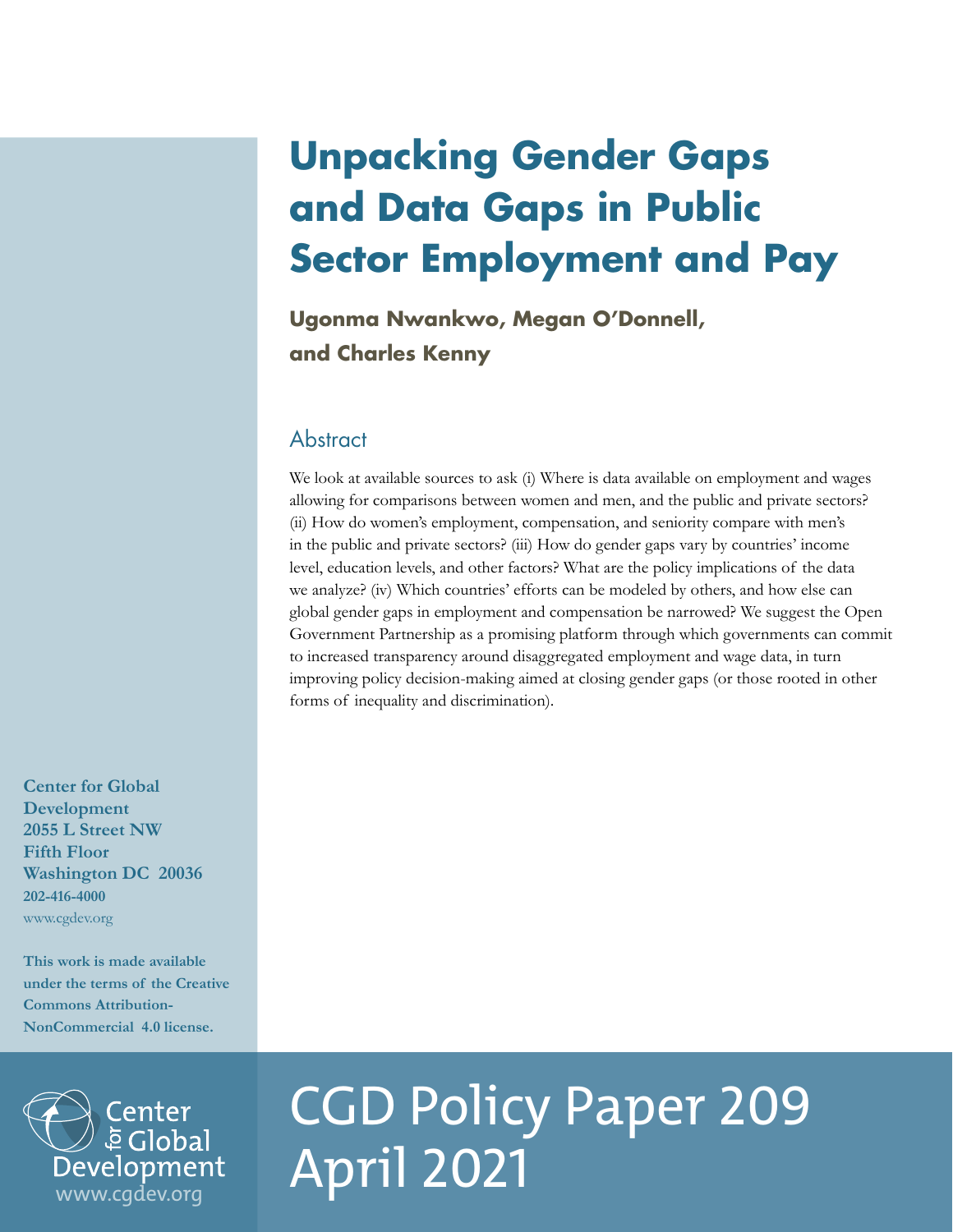## **Unpacking Gender Gaps and Data Gaps in Public Sector Employment and Pay**

Ugonma Nwankwo, Megan O'Donnell, and Charles Kenny Center for Global Development

The Center for Global Development is grateful for contributions from the International Development Research Centre in support of this work.

Ugonma Nwankwo, Megan O'Donnell, and Charles Kenny. 2021. "Unpacking Gender Gaps and Data Gaps in Public Sector Employment and Pay." CGD Policy Paper 209. Washington, DC: Center for Global Development. [https://www.cgdev.org/publication/](https://www.cgdev.org/publication/unpacking-gender-gaps-and-data-gaps-public-sector-employment-and-pay) [unpacking-gender-gaps-and-data-gaps-public-sector-employment-and-pay](https://www.cgdev.org/publication/unpacking-gender-gaps-and-data-gaps-public-sector-employment-and-pay)

| <b>Center for Global Development</b> | The Center for Global Development works to reduce global poverty          |
|--------------------------------------|---------------------------------------------------------------------------|
| 2055 L Street NW                     | and improve lives through innovative economic research that drives        |
| Washington, DC 20036                 | better policy and practice by the world's top decision makers. Use and    |
|                                      | dissemination of this Policy Paper is encouraged; however, reproduced     |
| 202.416.4000                         | copies may not be used for commercial purposes. Further usage is          |
| (f) $202.416.4050$                   | permitted under the terms of the Creative Commons License.                |
|                                      |                                                                           |
| www.cgdev.org                        | The views expressed in CGD Policy Papers are those of the authors and     |
|                                      | should not be attributed to the board of directors, funders of the Center |
|                                      | for Global Development, or the authors' respective organizations.         |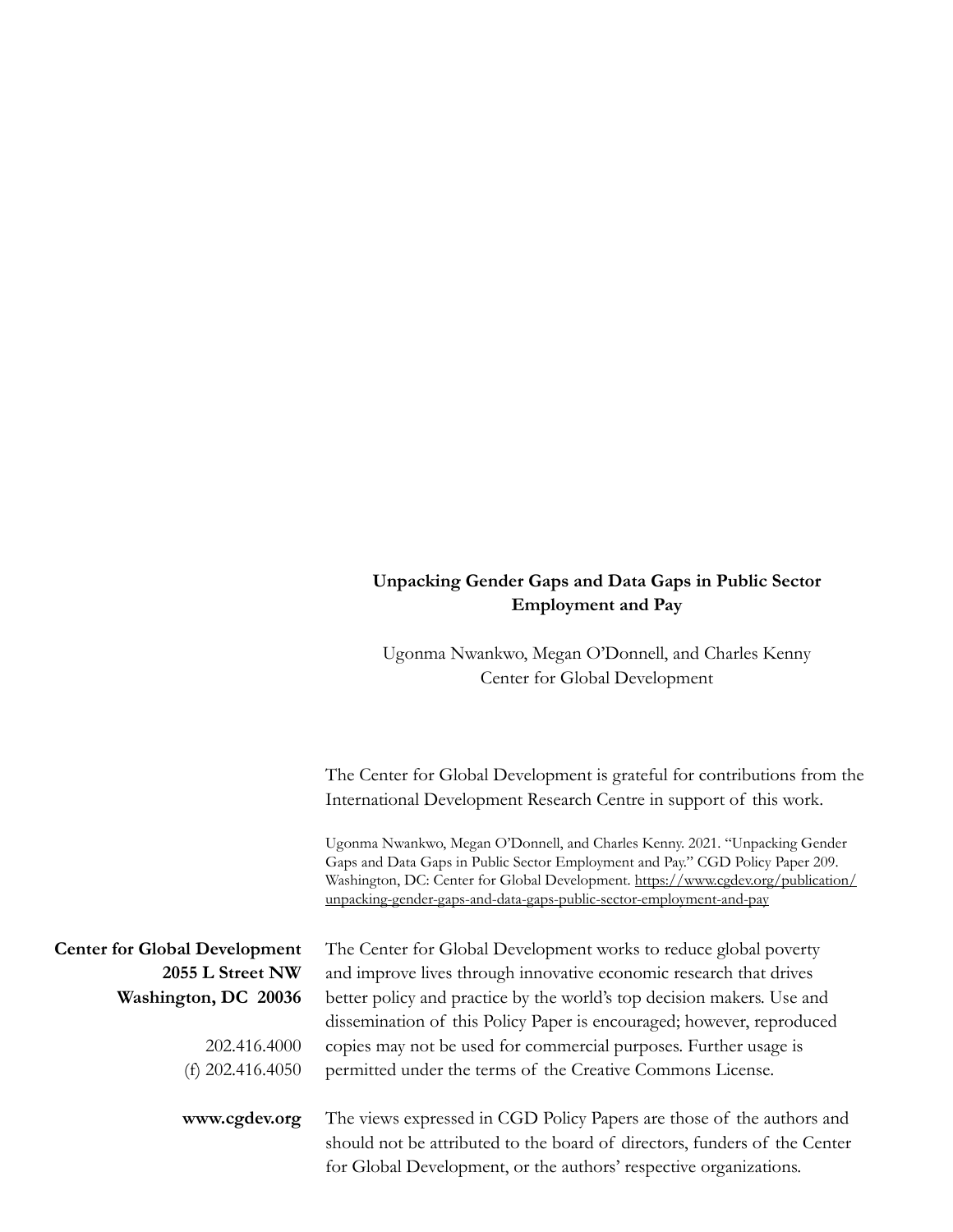## **Contents**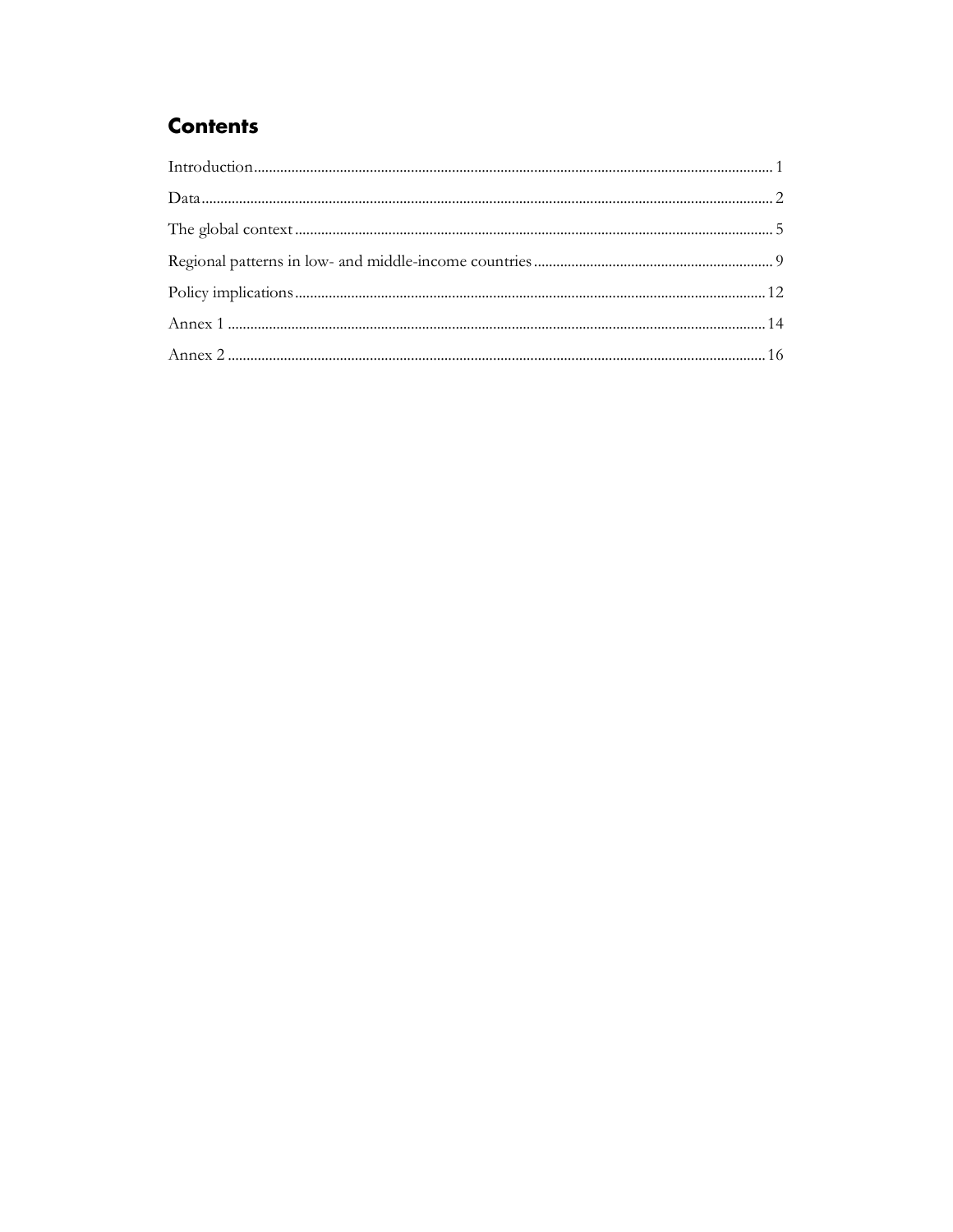## <span id="page-3-0"></span>**Introduction**

The public sector is a significant source of paid formal sector employment for women, but little is known about how women are paid relative to men in public sector jobs, let alone how policymakers can seek to eliminate gender pay gaps where they exist.

Using data from the World Bank's Worldwide Bureaucracy Indicators (WWBI) database, we unpack gender gaps in public sector employment, senior leadership, and pay across countries, with a focus on low- and middle-income country (LIC and MIC) contexts.[1](#page-3-1) WWBI data allows us to map employment, advancement, and compensation between women and men,<sup>2</sup> pinpointing countries where gender gaps are exceptional as a means of identifying contexts to be prioritized for policy intervention or potential models of success to emulate.

We also note where gaps in data preclude analysis and, as a result, hinder data-driven decisionmaking to address potential gender inequities. We suggest that increased data transparency and in particular governments publishing gender-disaggregated data through their administrative databases—would shed light on pay gaps and conditions in public sector employment. This would in turn allow governments to draw upon this data to make necessary reforms as part of a broader effort to improve wages and employment. As we turn to explore the policy implications of the data we analyze, we suggest the Open Government Partnership as a promising platform through which governments can commit to increased transparency around disaggregated employment and wage data, in turn improving policy decision-making aimed at closing gender gaps (or those rooted in other forms of inequality and discrimination).

Our analysis emphasizes trends in LICs and MICs. Although most work in these contexts remains concentrated in the informal sector, we argue that a focus on the public sector is both worthwhile and comparatively straightforward. Governments should be able to compile public sector employment and compensation data without considerable cost given that such data reflects information about governments' own employees. Public sector employment also comprises a significant share of 'quality' jobs—those that offer a living wage, benefits, and labor protections—especially in the world's poorest countries.<sup>3</sup> In short, after introducing our underlying data source, we turn to answer the following questions:

Where is data available on employment and wages allowing for comparisons between women and men, and the public and private sectors?

<span id="page-3-1"></span><sup>1</sup> For more information on the database see th[e WWBI's explanatory note.](https://datacatalog.worldbank.org/dataset/worldwide-bureaucracy-indicators) 

<span id="page-3-2"></span><sup>2</sup> Data does not allow for analysis of gaps in employment, leadership, and pay for those who do not identify as a woman or a man (e.g., nonbinary individuals). WWBI data conflates biological sex (female/male) with gender (woman/man).

<span id="page-3-3"></span><sup>3</sup> Of 132 countries in the WWBI, only 51 have any information on benefits, including only 15 low- and lowermiddle-income countries. That said, available evidence suggests more generous benefits in the public than private sector in developing countries, see the World Bank's Are public sector workers in developing countries overpaid? [Evidence from a new global data set.](https://www.sciencedirect.com/science/article/abs/pii/S0305750X19303869)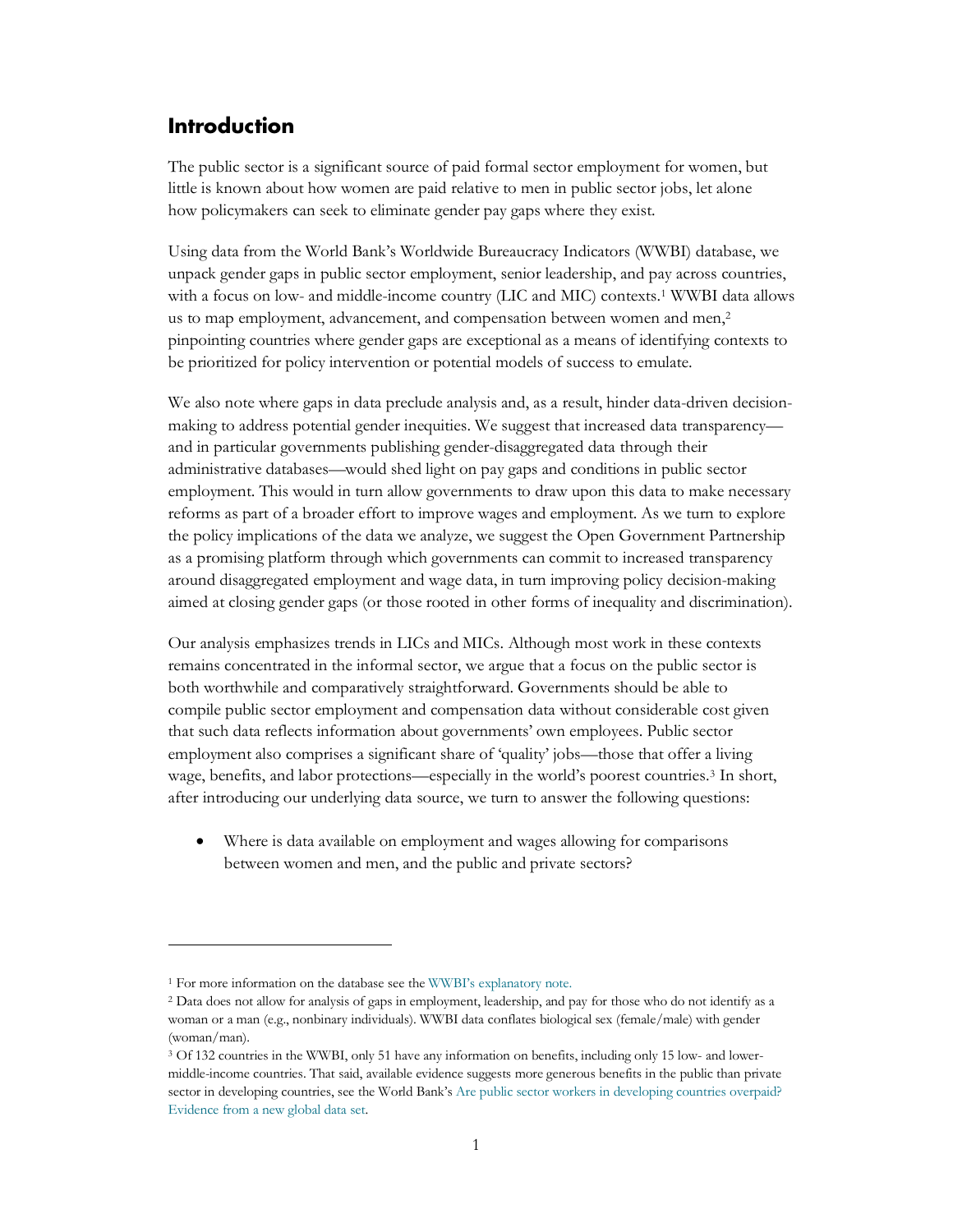- How do women's employment, compensation, and seniority compare with men's in the public and private sectors?
- How do gender gaps vary by countries' income level, education levels, and other factors?
- What are the policy implications of the data we analyze? Which countries' efforts can be modeled by others, and how else can global gender gaps in employment and compensation be narrowed?

### <span id="page-4-0"></span>**Data**

The WWBI provides information on both public and private sector employment and disaggregates some of its employment data by gender. The data it uses is primarily drawn from the World Bank's International Income Distribution Database with additional information from the Luxembourg Income Study and the International Comparisons Program wage survey. All of these are general survey-based instruments. Notably, the WWBI does not use administrative data of the type that we argue governments should begin to collect and publish. But at this stage, the WWBI offers the best data available; the WWBI authors point out that currently many countries do not have the administrative and information technology systems in place to regularly produce accurate data on their public sector employees (a major concern not only for those hoping to improve gender equality in the public sector workforce).

The dataset covers 132 countries ranging from low to high income. This excludes a number of economies worldwide (there are 193 member states of the UN). Tables 1 and 2 list some relevant data for this exercise. Table 1 provides observation counts (effectively, the number of countries with at least one observation for that piece of data over the 2010–2015 period) The numbers in the first row of the table report the total number of countries and economies the World Bank collects data on in each classification. Table 2 reports the average of available observations from 2010–2015 for all countries with data over that period (Annex 1 clarifies some of the definitions used).

Availability of gender-disaggregated data over this period is limited: there are 132 countries globally with data on employment but fewer than 80 with any kind of disaggregated wage data. That means that we know what women versus men are earning in less than half of the world's countries—this is a significant gap to fill. Only about a third of low-income countries have survey data on public sector wage ratios, for example.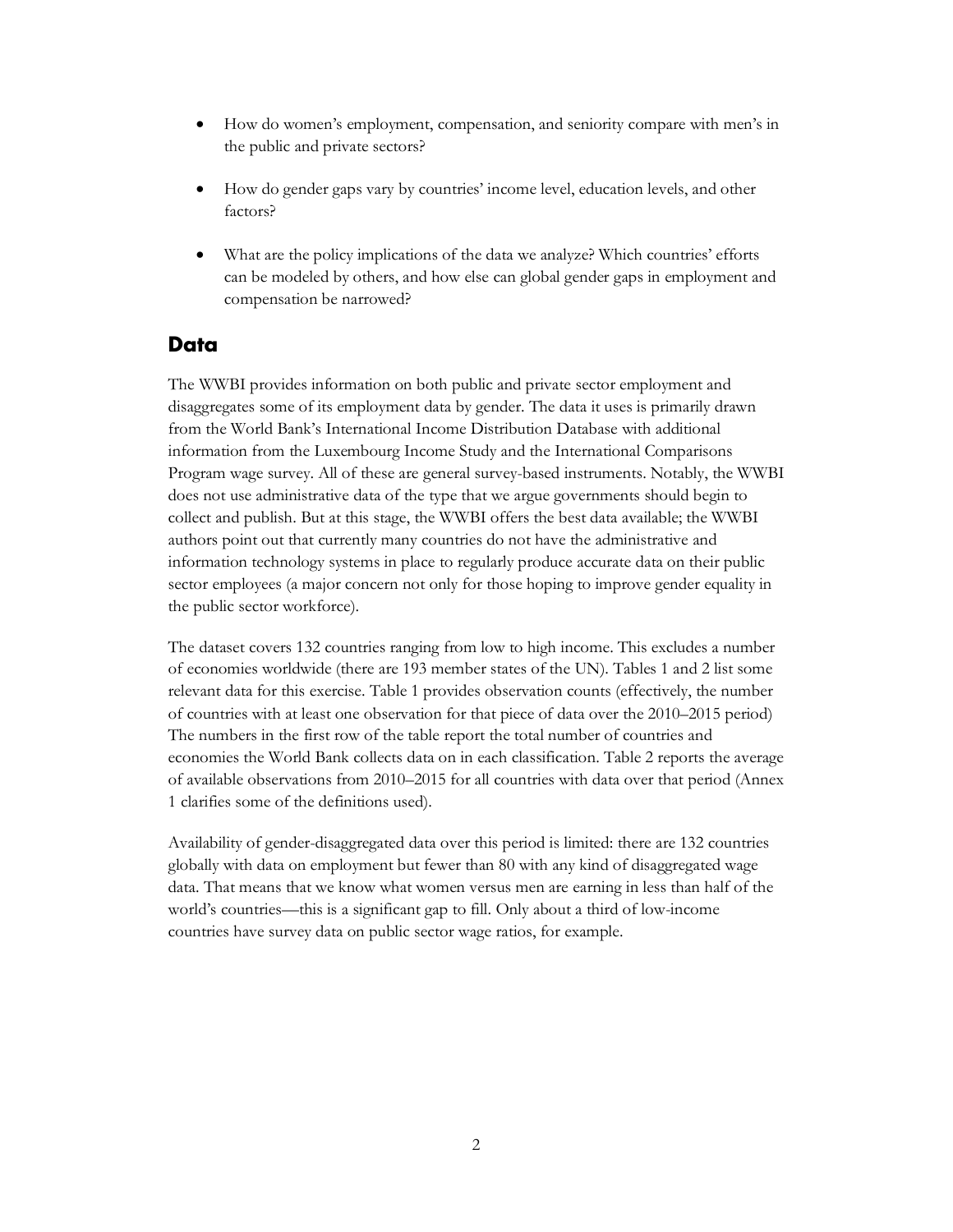|                                                                                  | Global<br>(218) | High<br>Income<br>(83) | <b>Upper Middle</b><br>Income<br>(56) | <b>Lower Middle</b><br>Income<br>(50) | Low<br>Income<br>(29) |
|----------------------------------------------------------------------------------|-----------------|------------------------|---------------------------------------|---------------------------------------|-----------------------|
| Public sector employment<br>as a share of total<br>employment                    | 101             | 32                     | 22                                    | 29                                    | 17                    |
| Public sector employment<br>as a share of formal<br>employment                   | 77              | 28                     | 17                                    | 19                                    | 12                    |
| Public sector employment<br>as a share of paid<br>employment                     | 102             | 33                     | 22                                    | 29                                    | 17                    |
| Public sector wage<br>premium (compared to all<br>private employees)             | 79              | 30                     | 18                                    | 19                                    | 12                    |
| Public sector employment<br>as a share of total female<br>employment             | 99              | 30                     | 22                                    | 29                                    | 17                    |
| Public sector employment<br>as a share of female paid<br>employment              | 99              | 30                     | 22                                    | 28                                    | 18                    |
| Women, as a share of<br>public paid employees                                    | 94              | 30                     | 21                                    | 28                                    | 14                    |
| Women as a share of<br>private paid employees                                    | 91              | 27                     | 21                                    | 28                                    | 14                    |
| Women as a share of public<br>paid senior officials                              | 68              | 27                     | 15                                    | 17                                    | $8\,$                 |
| Women as a share of<br>private paid senior officials                             | 66              | 27                     | 14                                    | 16                                    | 8                     |
| Female to male wage ratio<br>in the public sector                                | 78              | 27                     | 19                                    | 20                                    | 12                    |
| Female to male wage ratio<br>in the private sector                               | 75              | 27                     | 19                                    | 18                                    | 11                    |
| Public sector wage<br>premiums, female<br>(compared to all private<br>employees) | 76              | 27                     | 18                                    | 19                                    | 11                    |

## **Table 1. Availability of select WWBI indicators**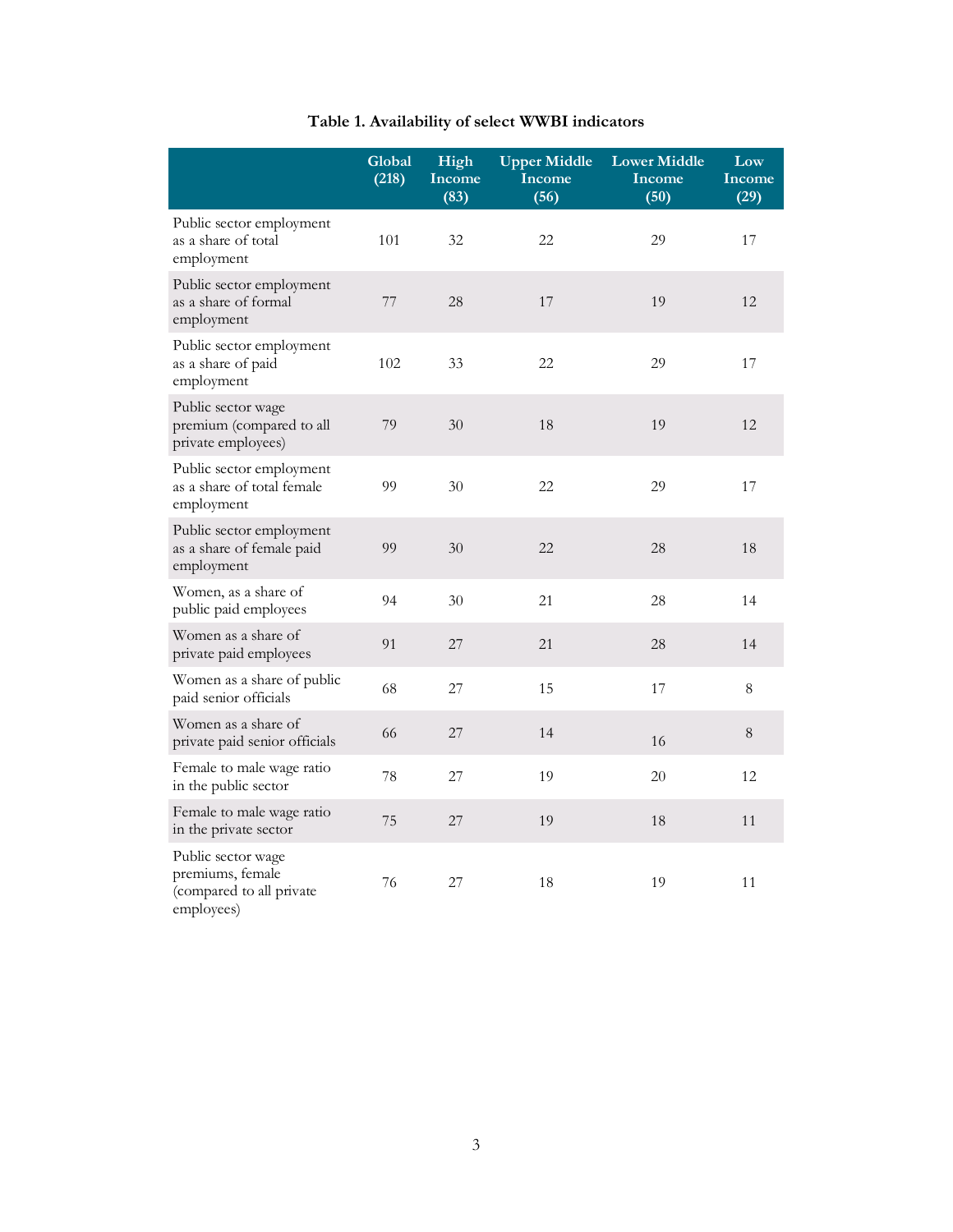|                                                                            | Global | High<br>Income | Upper<br><b>Middle</b><br>Income | Lower<br><b>Middle</b><br><b>Income</b> | Low<br>Income  |
|----------------------------------------------------------------------------|--------|----------------|----------------------------------|-----------------------------------------|----------------|
| Public sector employment as a share<br>of total employment                 | 15     | 23             | 16                               | 14                                      | 5              |
| Public sector employment as a share of<br>formal employment                | 36     | 27             | 28                               | 47                                      | 51             |
| Public sector employment as a share of<br>paid employment                  | 28     | 27             | 24                               | 32                                      | 30             |
| Public sector wage premium (compared to<br>all private employees)          | 16     | 10             | 20                               | 25                                      | 12             |
| Public sector employment as a share of<br>total female employment          | 19     | 33             | 19                               | 14                                      | $\mathfrak{Z}$ |
| Public sector employment as a share of<br>female paid employment           | 35     | 37             | 28                               | 37                                      | 39             |
| Women, as a share of public paid<br>employees                              | 47     | 64             | 47                               | 38                                      | 27             |
| Women as a share of private paid<br>employees                              | 34     | 40             | 37                               | 30                                      | 26             |
| Women as a share of public paid senior<br>officials                        | 34     | 42             | 40                               | 27                                      | 12             |
| Women as a share of private paid senior<br>officials                       | 30     | 30             | 34                               | 27                                      | 28             |
| Female to male wage ratio in the public<br>sector                          | 87     | 78             | 91                               | 93                                      | 89             |
| Female to male wage ratio in the private<br>sector                         | 74     | 73             | 81                               | 70                                      | 68             |
| Public sector wage premiums, female<br>(compared to all private employees) | 27     | 13             | 26                               | 44                                      | 33             |

## **Table 2. Select WWBI indicators on women (%)**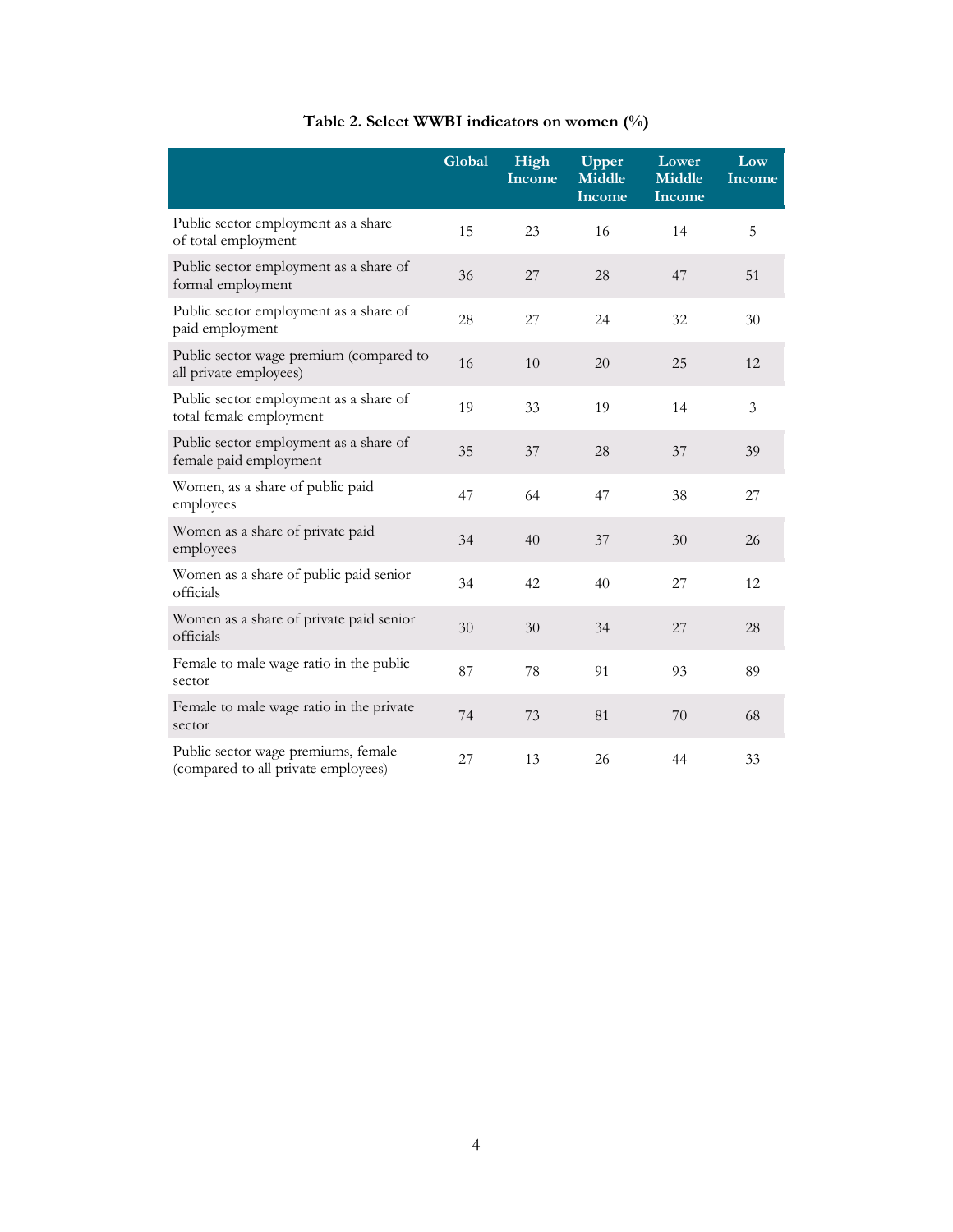## <span id="page-7-0"></span>**The global context**

It is clear that the public sector is a considerable employer, especially when it comes to formal sector jobs. Across all countries with data, it accounts for 15 percent of total employment (including informal and self-employment) but 36 percent of paid, formal sector employment. Figure 1 looks at the share of formal sector employment in the public sector against country income group: in the poorest countries, the public sector frequently accounts for half of formal sector jobs. Among women working in formal employment in lower middle income countries, nearly half (48 percent) work in the public sector. These are not only formal jobs; they are comparatively well-paying, with a 'wage premium' (the difference in public sector wages controlling for education, gender, age, and location over the private sector) of about 13 percent.<sup>4</sup>



**Figure 1. Public sector employment as a share of formal employment**

The available data also allows for some analysis of gender gaps in employment, seniority, and pay. First, women are under-represented in public sector employment, but less so than in the private sector.

Second, on average, women are under-represented (compared to men) in public sector leadership, accounting for 47 percent of public paid employees but only 34 percent of senior

<span id="page-7-1"></span><sup>4</sup> Wage premium is fully defined by WWBI as the percentage difference in public sector wages compared to private sector wages (in local currency units) controlling for education, age, gender, and location. Incomes within the data are also limited to self-reported wages, and do not include bonuses, allowances, and in-kind payments, which can be significant in the public sector. The public sector wage premium is higher for women and lowskilled workers. In contrast, high-skilled public sector employees may even pay a penalty for working in the public sector. For more information, see: [Are public sector workers in developing countries overpaid? Evidence](https://www.sciencedirect.com/science/article/abs/pii/S0305750X19303869)  [from a new global data set.](https://www.sciencedirect.com/science/article/abs/pii/S0305750X19303869)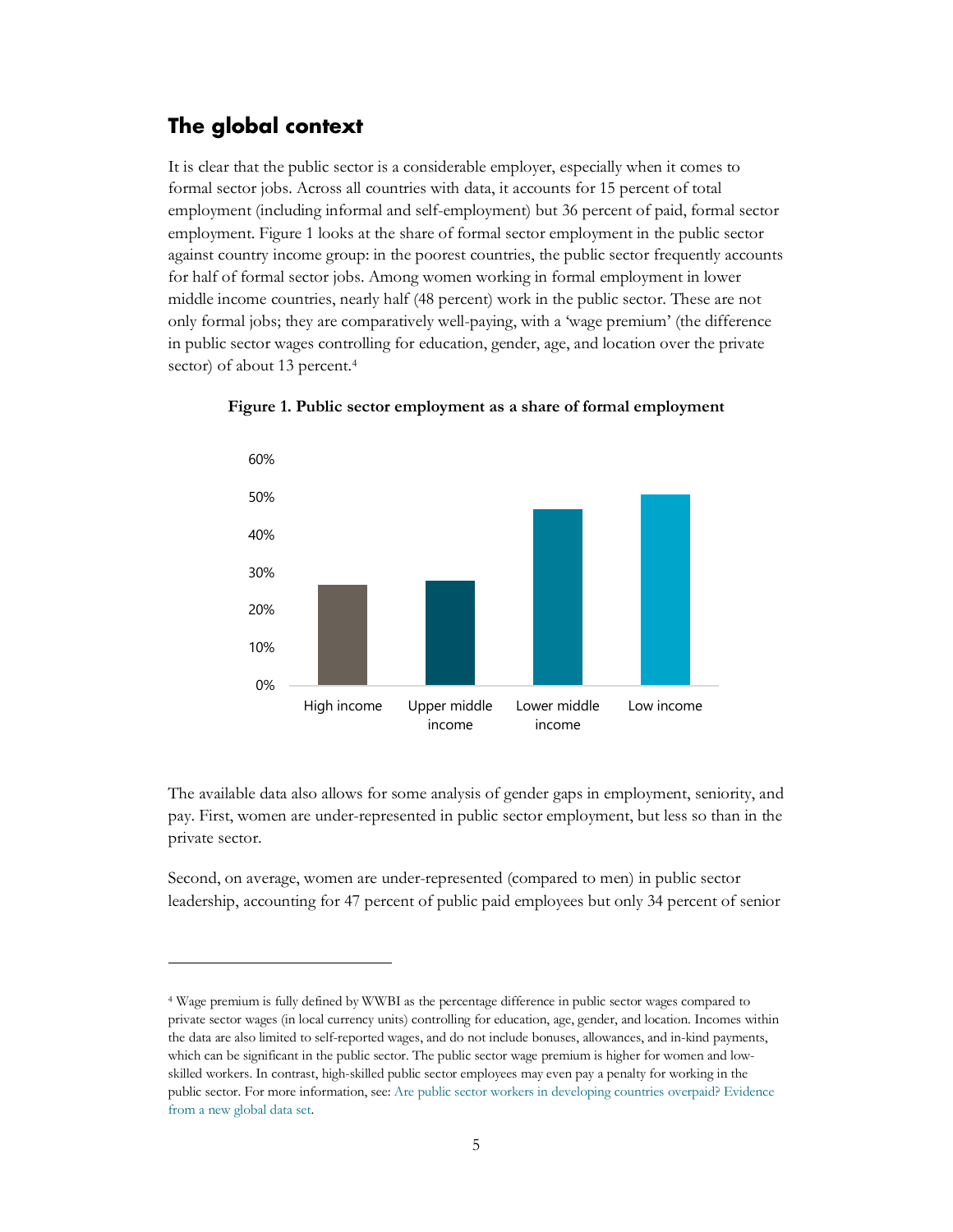officials across all countries in the data (In the private sector women comprise 34 percent of private paid employees and 30 percent of senior officials).

Third, the wage ratio (calculated using the median) in the public sector (87 percent) is better than in the private sector (74 percent) and the public sector wage ratio is slightly higher for women than it is for men, though this varies by country income level, as shown in Figure 2.<sup>[5](#page-8-0)</sup> The reported female to male wage ratio in the public sector of lower-middle-income, and upper-middle-income countries appears to outperform the wage ratio of the public sector for high-income countries.<sup>6</sup> Several low- and lower-middle-income countries, including the Philippines, Malawi, and Sierra Leone, have wage ratios that show women out-earning men in the public sector. In the case of the Philippines, which reports administrative data on civil service employment by gender, it appears that this is because first-level career service positions (clerical, trade, crafts, and custodial) are primarily occupied by men while second level professional, technical, and scientific positions (which require at least a four-year college degree) are dominated by women. Note higher levels of the civil service in the Philippines are still primarily occupied by men.[7](#page-8-2) Such findings suggest the importance of more fine-grain data that allow for comparisons within similar jobs and similarly educated and experienced men and women to fully understand the scale of wage and employment gaps. The data also suggest the role, albeit limited, that higher-level education can play in some contexts in allowing women to advance within the public sector and increase their earnings.





<span id="page-8-0"></span><sup>5</sup> Since the median index is often smaller than the mean, this reflects a greater dispersion between the compensations of women and men.

<span id="page-8-1"></span><sup>6</sup> There is evidence of a similar result in Thailand, see[: Is Thailand's Labor Market Really Woman Friendly?](https://www.pier.or.th/wp-content/uploads/2017/08/workshop2017_Labor_Jessica.pdf)  [Revisiting the Declining Gender Wage Gap.](https://www.pier.or.th/wp-content/uploads/2017/08/workshop2017_Labor_Jessica.pdf)

<span id="page-8-2"></span><sup>7</sup> David, C., Albert, & Vizmanos[. Sustainable Development Goal 5: How Does the Philippines Fare on Gender](https://pidswebs.pids.gov.ph/CDN/PUBLICATIONS/pidsdps1745.pdf)  [Equality?.](https://pidswebs.pids.gov.ph/CDN/PUBLICATIONS/pidsdps1745.pdf) 2018.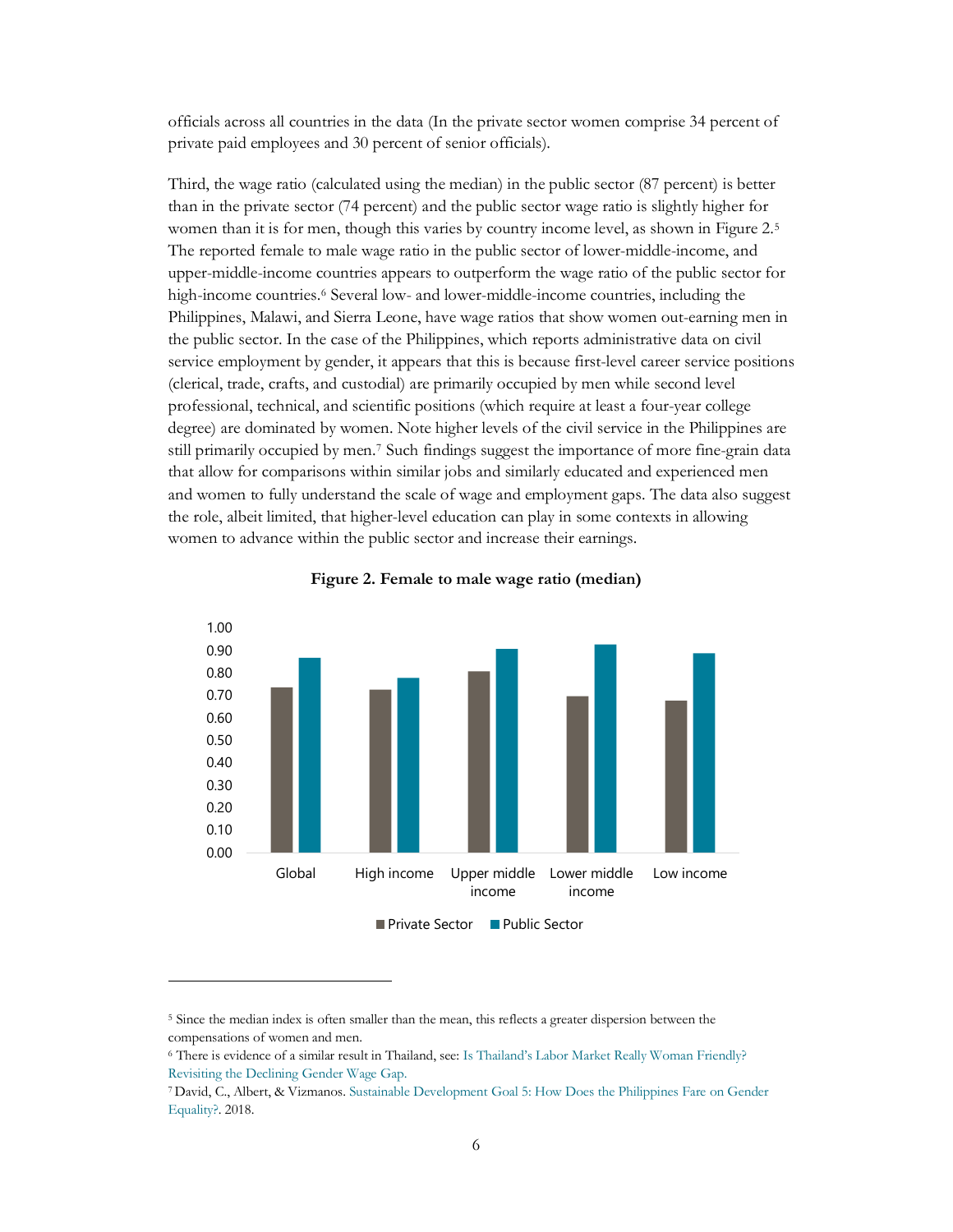Figure 3 breaks up wage ranges into five equally populated segments at the country level and looks at the average proportion of women's and men's representation in each segment across countries by private and public sector. Globally, women account for 57 percent of the lowest-paying public sector jobs across countries compared to 38 percent of the highest paid public sector jobs. That said, the same numbers for the private sector are 50 percent and 22 percent, suggesting the public sector may see comparatively limited inequality across countries. When the data is disaggregated by country income classification, this pattern remains consistent. However, the data also reflects that for low and lower middle-income countries there are fewer women in paid employment across both sectors, and they are underrepresented in every quintile of the wage distribution.



#### **Figure 3. Women as a share of paid employees by wage quintile**

Figure 4 shows the gender distributions of public and private employment within major occupational groups.[8](#page-9-0) In both sectors, women are overrepresented in lower-level positions such as clerical support workers. There is also a noticeable decline in women's representation in higher-paying positions as senior officials and managers. Women who are senior officials in the public sector in low-income countries experience a sharp decline of 44 points when compared to the number of women who are clerks. The higher presence of women in lowerpaying occupations contributes to gender differences in wages.

<span id="page-9-0"></span><sup>8</sup> The occupation classification is based on the [International Standard Classification of Occupations](https://www.ilo.org/wcmsp5/groups/public/---dgreports/---dcomm/---publ/documents/publication/wcms_172572.pdf) (ISCO) 88. Clerks (e.g., customer services), perform clerical duties including recording, organizing, storing, and retrieving information. Elementary occupations (e.g., agricultural labor) involve the performance of simple and routine tasks which may require using tools and considerable physical effort. Professionals (e.g., health, teaching, and business professionals) increase the existing stock of knowledge; apply scientific or artistic concepts and theories; teach about the foregoing in a systematic manner. Technicians perform technical and related tasks connected with research, the application of scientific or artistic concepts, operational methods, and regulations. Senior officials (e.g., managers), plan, direct, and coordinate the overall activities of enterprises, governments, and other organizations.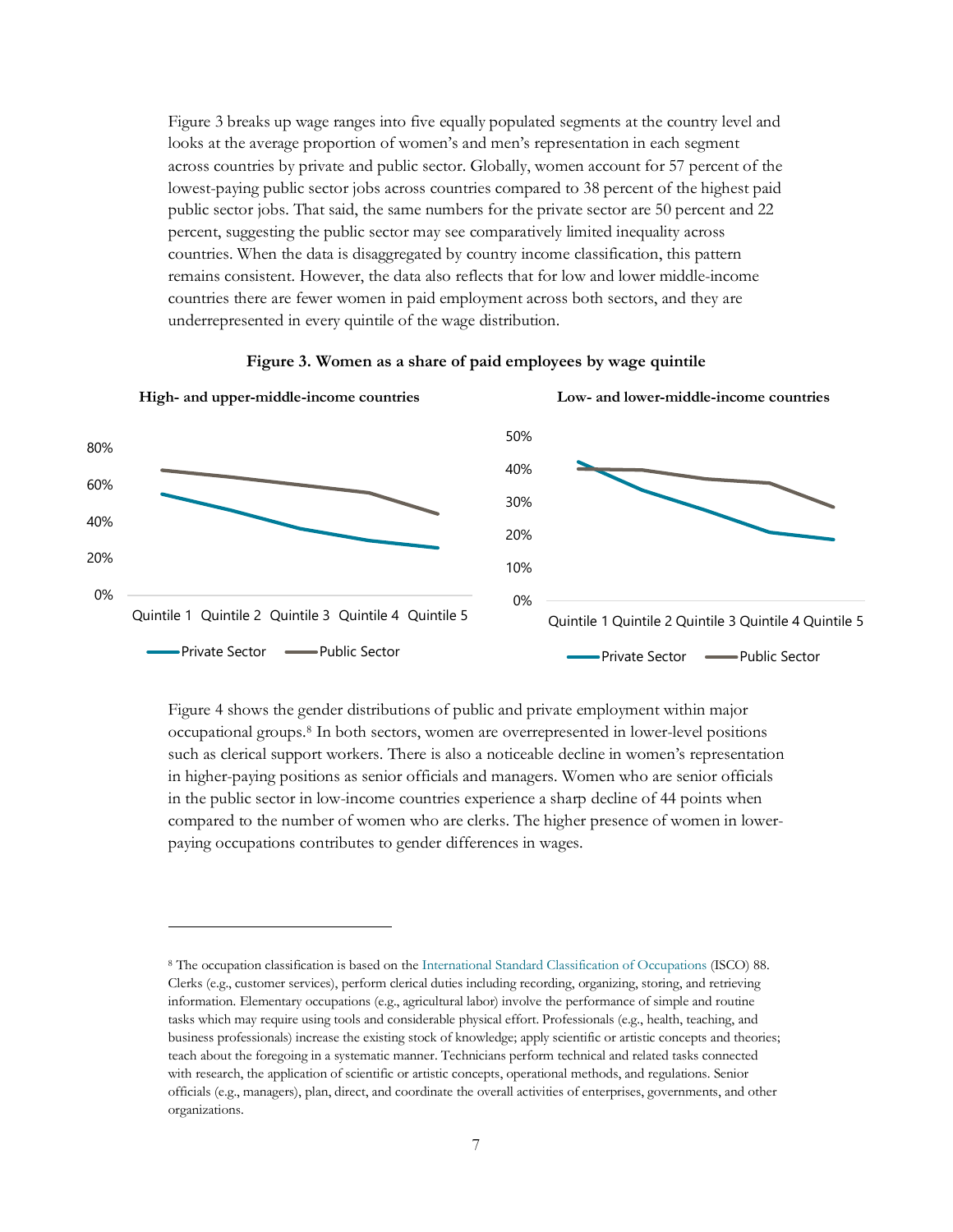

#### **Figure 4. Women as a share of paid employment by major occupation groups**



**Low-income countries**



Given women in paid employment tend to be more highly educated than men within similar occupational groups,[9](#page-10-0) other factors may be hindering women from progressing into higher paying roles (e.g., bias in hiring and promotion; long hours required for some of the highestpaid occupations, combined with women's time constraints due to disproportionate unpaid care responsibilities).

It is important to note that a significant number of countries are missing genderdisaggregated data on paid employment by major occupation groups. For example, of all 74 middle-income countries in the dataset, only 27 have gender-disaggregated data for all the major occupation groups across the private and public sectors. In Annex 2, we note the countries for which WWBI data is unavailable, as well as the countries that lack genderdisaggregated employment and wage data.

<span id="page-10-0"></span><sup>9</sup> International Labour Organization. [Global Wage Report: What lies behind gender pay gaps.](https://www.ilo.org/wcmsp5/groups/public/---dgreports/---dcomm/---publ/documents/publication/wcms_650553.pdf) 2019.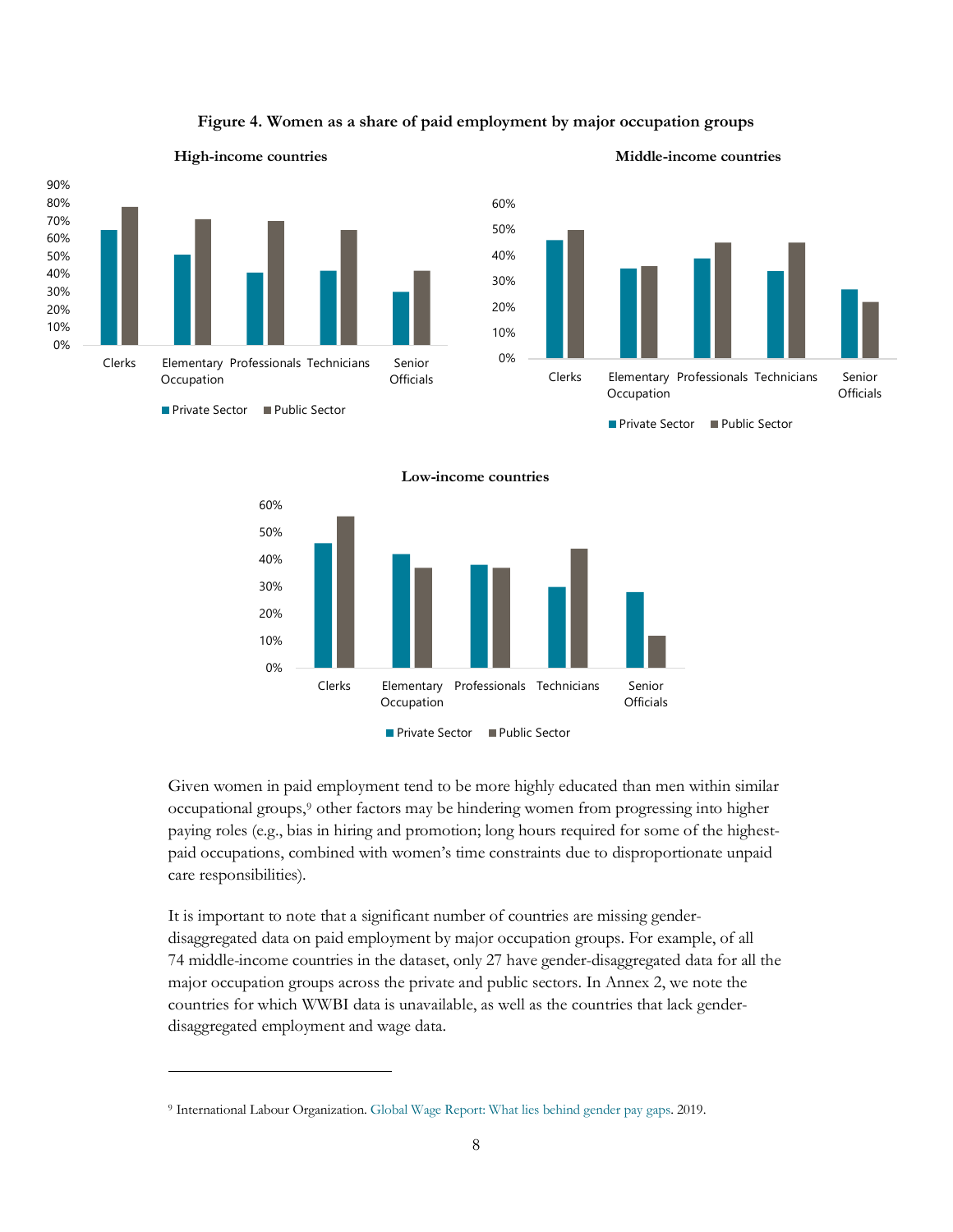

#### **Figure 5. Individuals as a share of paid employees by education level**





## <span id="page-11-0"></span>**Regional patterns in low- and middle-income countries**

In this section, we further unpack regional patterns across low- and middle-income countries. Overall, these remain consistent with global patterns, though variations exist due to 'outlier' countries. It is important to note that there is a significant data gap for countries in the Middle East and North Africa (MENA), resulting in insufficient data to include the region in most of the comparative analysis to follow.

Figure 6 looks at the share of formal employment in the public sector across regions. In Sub-Saharan Africa and Asia and the Pacific, the public sector makes up about half of formal paid jobs. However, this varies significantly among the countries in the respective regions. For instance, employment in the public sector comprises only 23 percent of all paid, formal employment in South Africa, whereas the amount increases to 70 percent in Sierra Leone.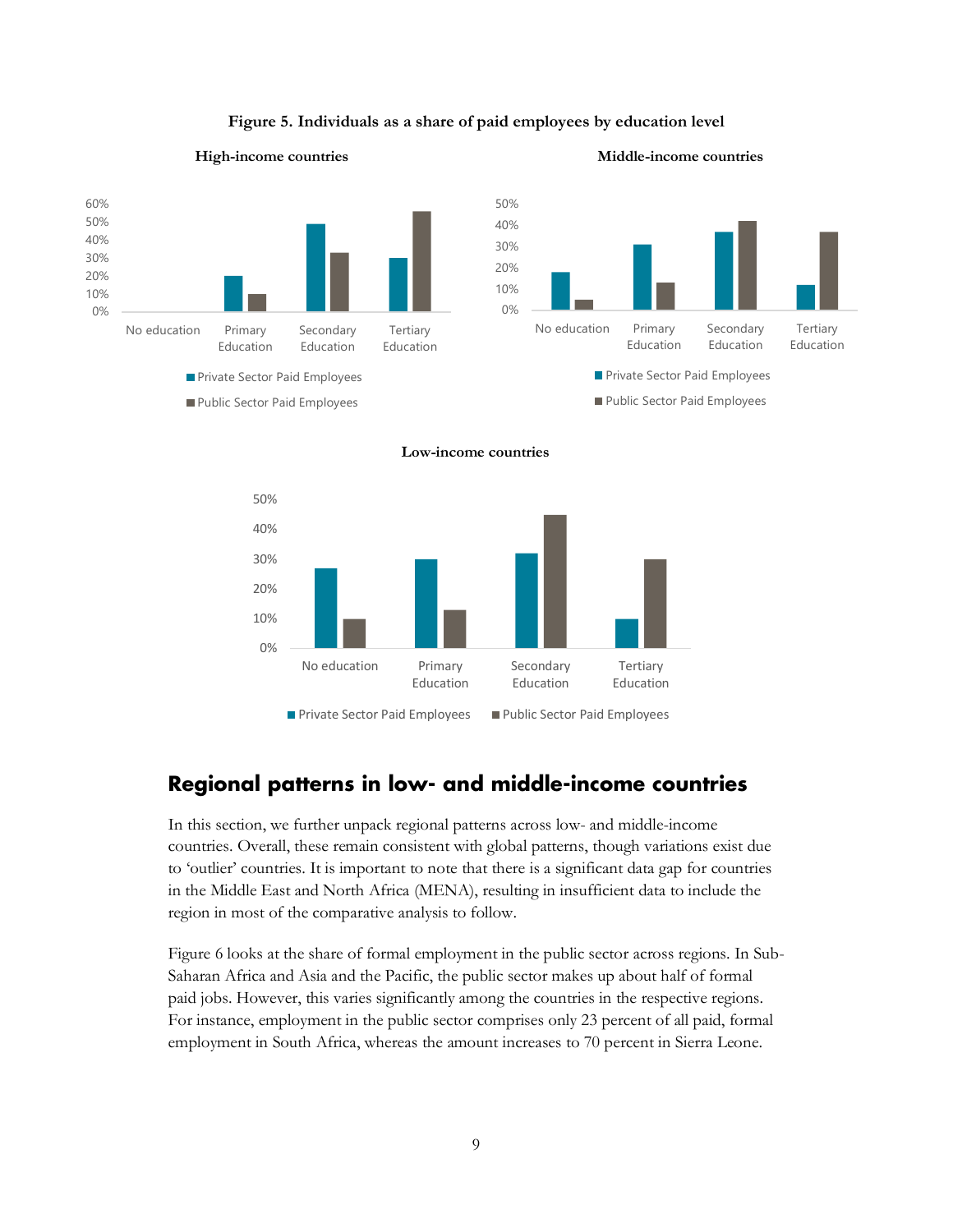**Figure 6. Public sector employment as a share of formal employment, by region**



Across regions, representation of women in the public sector differs significantly. While women in Sub-Saharan Africa, MENA, and the Asia-Pacific comprise less than 40 percent of employees in the paid public sector, women in Europe, specifically Bulgaria, Georgia, Moldova, Serbia and Ukraine, and Latin America and the Caribbean make up roughly half of all public sector paid employees as shown in Figure 7.

Despite this variation, there are fewer women in positions as senior officials across all regions on average. In Ethiopia and Tanzania, women in the public sector only make up 17 and 20 percent, respectively, of people in positions as senior officials, among the lowest levels of any country with available data.[10](#page-12-0)



**Figure 7. Women as a share of public paid employment, by region**

<span id="page-12-0"></span><sup>&</sup>lt;sup>10</sup> See footnote 6 or the Appendix for definitions of the occupation groups.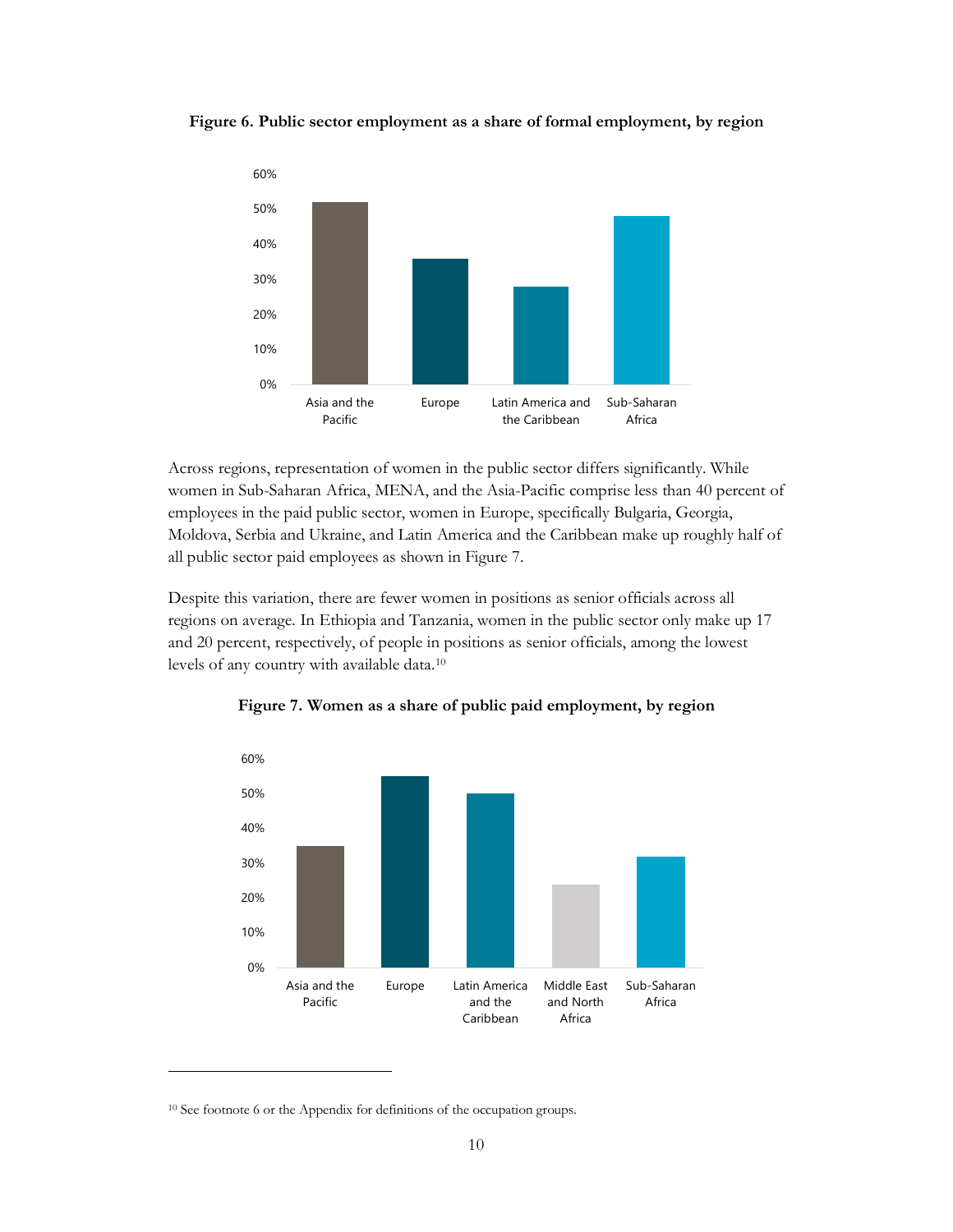Figure 8 shows that the public sector's wage ratio is better than that of the private sector in Asia and the Pacific, Latin America and the Caribbean, and Sub-Saharan Africa. However, this varies considerably by country, with Tajikistan and India having among the lowest public wage ratios. On the other hand, in Rwanda and the Philippines, the public sector's wage ratio exceeds that of the private sector by over 50 points. Rwanda, which boasts a mean wage ratio of 1.01, presents an interesting example given the government's focus on promoting gender equality and women's political leadership, resulting in women holding 61 percent of seats in the lower house of Rwanda's national legislature.[11](#page-13-0) Rwanda also published a civil service census in 2010 with gender-disaggregated data.<sup>12</sup>





When wages are broken into five quintile groups by region, the data shows that women are underrepresented in higher-paying jobs across regions, as shown in Figure 9. Women in paid public sector employment in the Gambia, in particular, comprise only 9 percent of the highest earners, positioning it among the countries with the largest gender gaps in public sector senior leadership. That said, similar to global trends, public sector employment has comparatively limited inequality compared to the private sector, which, on average, observes large differences between women in the lowest-paid versus women in the highest-paid positions across regions.

<span id="page-13-0"></span><sup>11</sup> UN Women[. Women in Politics.](https://www.unwomen.org/-/media/headquarters/attachments/sections/library/publications/2017/femmesenpolitique_2017_english_web.pdf?la=en&vs=1123) 2017

<span id="page-13-1"></span><sup>12</sup> National Institute of Statistics of Rwanda. [Civil Servant Census Report.](http://www.statistics.gov.rw/publication/civil-servant-census-2010-report) 2010.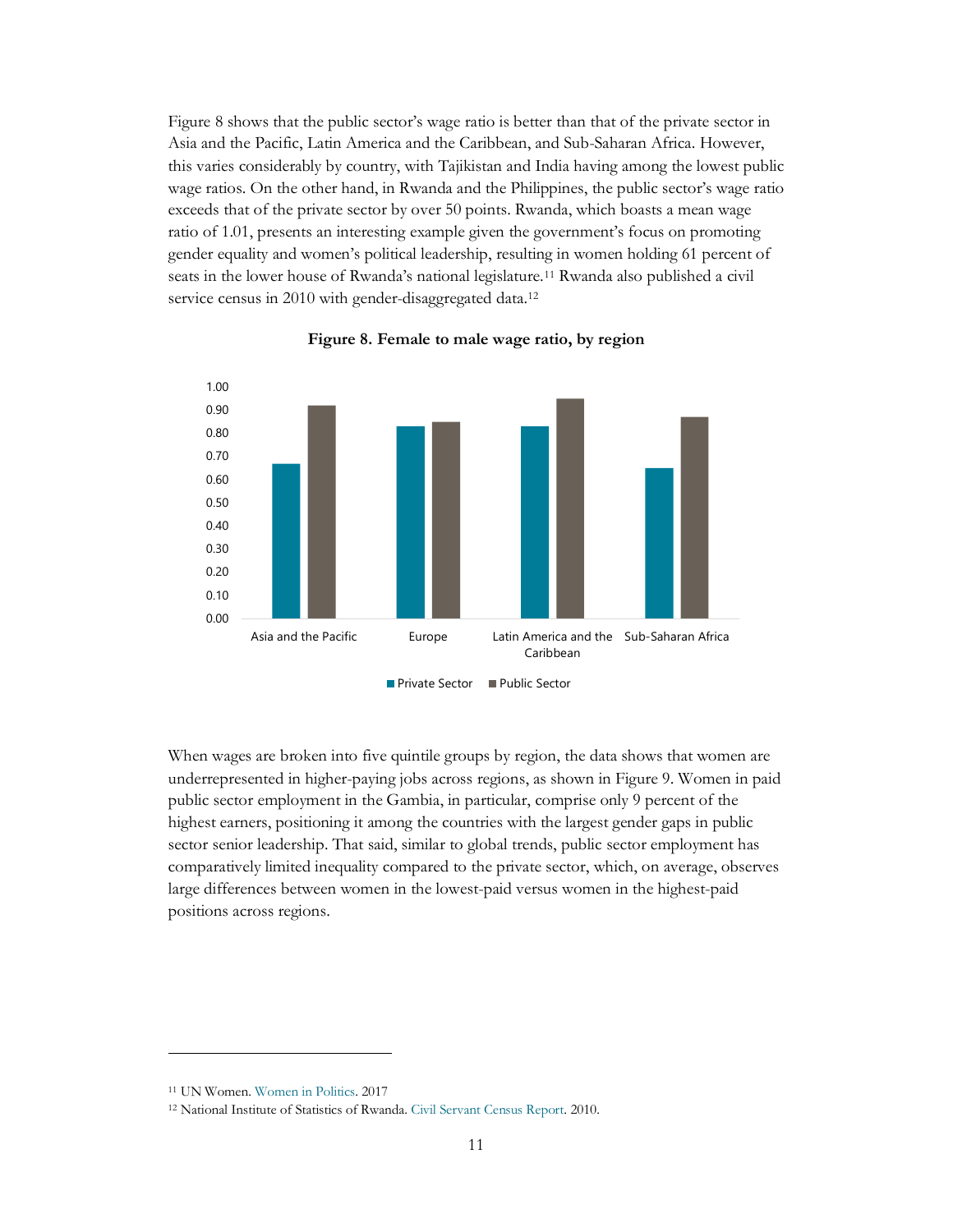

**Figure 9. Women as a share of public paid employees by wage quintile**

## <span id="page-14-0"></span>**Policy implications**

Government is a major employer for women in low- and middle-income countries, especially in terms of quality jobs. Eliminating gender pay and employment gaps in the public sector would allow for meaningful progress towards the elimination of overall gender pay gaps, both directly and through modelling to private sector firms how to take effective actions in this regard.

With just half of the world's countries represented in the data we analyzed, there is still much to understand about the precise nature of gender gaps in employment, leadership, and compensation across countries' public sector workforces. In Annex 2, we note the countries for which WWBI data is unavailable, as well as the countries that lack gender-disaggregated data. Filling these gaps would be an important first step in providing a clearer and more comprehensive picture of gender gaps in public sector employment and pay across and within countries.

The available cross-country data is geographically limited, survey rather than administrative, and dated, but it suggests that women in low- and middle-income countries are concentrated in public sector jobs and paid less than men within them. Current data does not allow for within-country comparison across levels or departments of government, neither does it include information on part-time work. More fine-grained and timely gender-disaggregated data on wages and employment in the public sector could be the basis for considerable learning, as well as a spur to action: there is some evidence that transparency regarding wages and employment at a granular enough level can help improve gender equality outcomes.[13](#page-14-1)

Countries including Costa Rica, Dominican Republic, Honduras, Nicaragua, and Panama can serve as potential models for others to follow, both in terms of available survey data and (comparatively) small gender gaps in areas such as pay and senior leadership. But for truly

<span id="page-14-1"></span><sup>13</sup> Baker, M., Halberstam, Kroft, Mas & Messacar. [Pay Transparency and the Gender Gap.](https://www.nber.org/papers/w25834) 2019.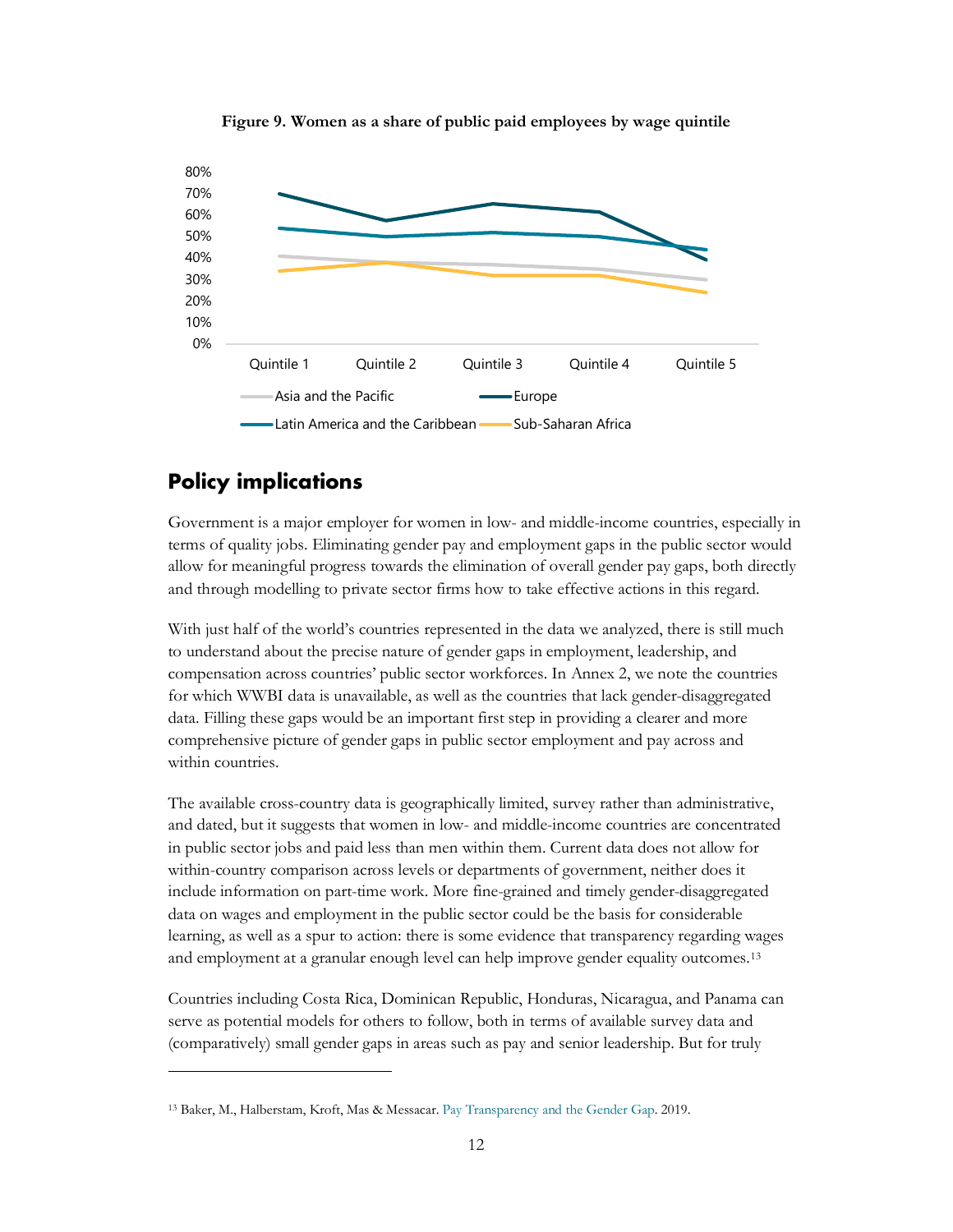actionable information on government employment inequality, regular civil service censuses that provide administrative data will be important (in the past few years such censuses have been carried out in countries including Haiti and Mali).[14](#page-15-0) Governments including the Philippines that publicly report gender-disaggregated civil service employment data based on administrative records set the current best practice in lower-income countries, but regular publishing of department level data on government employment and pay by gender should be the global standard.[15](#page-15-1) This should also go hand in hand with collection of other data related to workforce composition to better understand intersectional vulnerabilities.

To promote wider progress on this agenda, the Open Government Partnership can serve as a platform for countries and cities to make commitments to better understand and work to narrow gender pay gaps, including those in the public sector. Founded in 2011, OGP promotes accountable, responsive, and inclusive governance and, to date, has been largely untapped to promote increased data transparency around gender gaps in the workforce. Open government commitments are an opportunity for member countries and localities, many of which are low- and middle-income, to advance the policy agenda by collecting, analyzing, and disseminating data on gender pay disparities. To date, there have been few commitments around greater transparency in government employment data.[16](#page-15-2)

New commitments might include progress towards a 'gold standard' of regular (yearly or every few years) publication of administrative employment data in government at all levels and including state owned enterprises. This data would include:

- Type of employment (part time, full time, consultant, regular), professional classification and employment grade
- Comparable wage data (hourly/pro-rated yearly), comparable benefits data
- Age, years of experience and education

This data would be disaggregated by gender and any applicable ethnic/race and disability status classifications to the lowest institutional level (department, for example) to preserve anonymity where this is the relative norm, or at the individual level where norms allow. Note that these commitments should be seen as the first step towards broader coverage, with the second most straightforward addition being a regulatory requirement for similar data release by large formal private sector companies. A third step might involve regular survey approaches to capture data about gender wage disparities in small and informal companies.

<span id="page-15-0"></span><sup>14</sup> For more information, se[e World Bank Supports Mali Recovery and Governance Reform](https://reliefweb.int/report/mali/world-bank-supports-mali-recovery-and-governance-reform) an[d The Haitian Public](https://www.haitilibre.com/en/news-15269-haiti-politic-the-haitian-public-service-in-figures.html)  [Service in figures.](https://www.haitilibre.com/en/news-15269-haiti-politic-the-haitian-public-service-in-figures.html)

<span id="page-15-1"></span><sup>15</sup> David, C., Albert, & Vizmanos[. Sustainable Development Goal 5: How Does the Philippines Fare on Gender](https://pidswebs.pids.gov.ph/CDN/PUBLICATIONS/pidsdps1745.pdf)  [Equality?.](https://pidswebs.pids.gov.ph/CDN/PUBLICATIONS/pidsdps1745.pdf) 2018.

<span id="page-15-2"></span><sup>16</sup> A search under employment and wages found only one commitment that specifically related to the issue: in 2016, Sri Lanka committed to "Publishing information on gender discrimination in selected thematic areas in formal and informal sector employment for greater transparency and reporting data." See th[e Open Government](https://www.opengovpartnership.org/explorer/)  [Partnership's Explorer](https://www.opengovpartnership.org/explorer/) page for more information.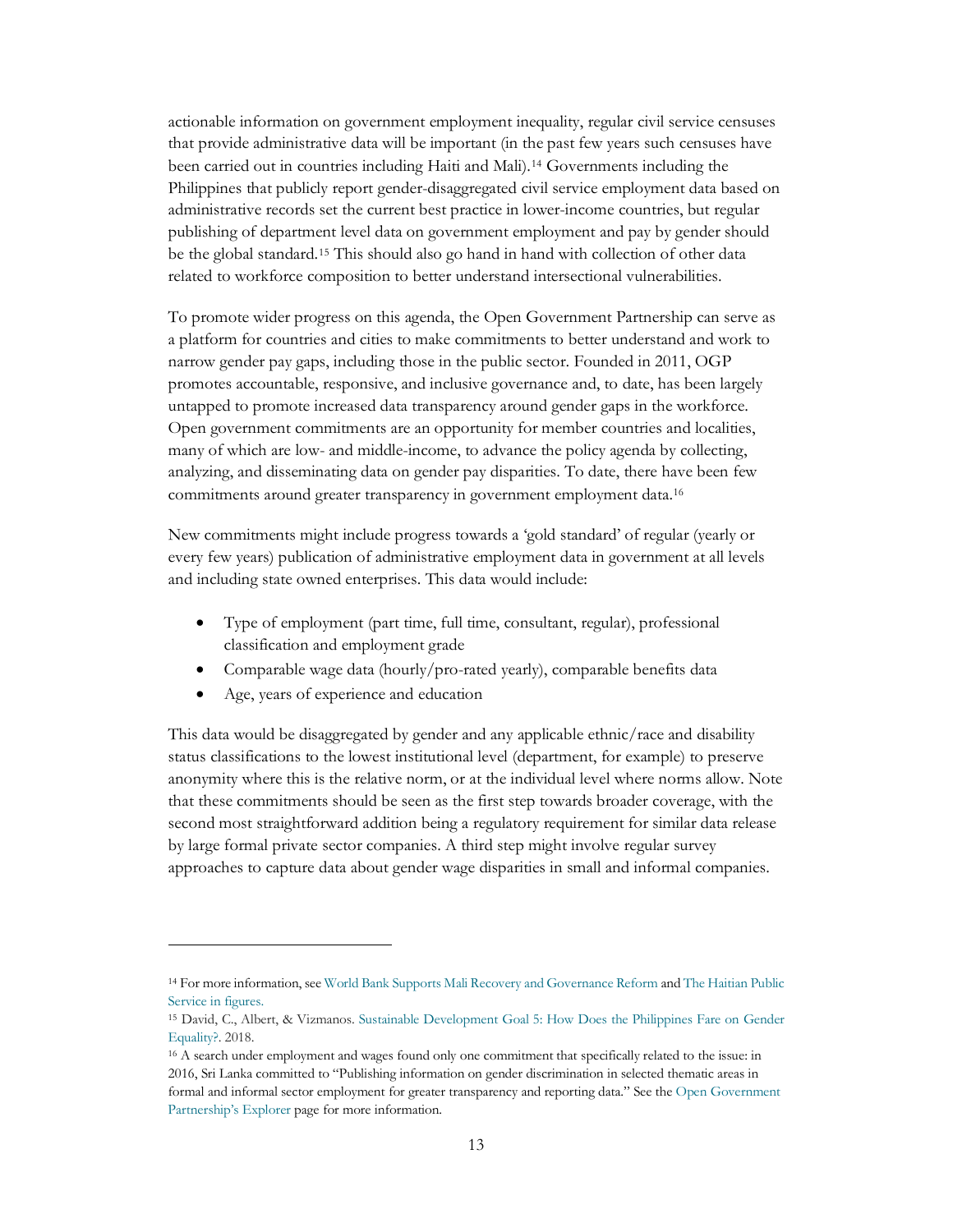## <span id="page-16-0"></span>**Annex 1**

Variable Definitions

#### Source: [WWBI Codebook and Explanatory Note](https://development-data-hub-s3-public.s3.amazonaws.com/ddhfiles/148102/wwbi_explanatory-note-v1-1.pdf)

- **Public sector** includes central government, non-governmental organizations, armed forces and state-owned company.
- **Private sector** is that part of the economy which is both run for private profit and is not controlled by the state.
- **Public sector employment** as a share of total employment: Number of public sector paid employees/Number of all employed individuals (including: paid employee, non-paid employee, employer, self-employment and other workers)
- **Paid employee** includes anyone whose basic remuneration is not directly dependent on the revenue of the unit they work for, typically remunerated by wages and salaries but may be paid for piece work or in-kind.
- **Public sector wage premium:** Percentage differences in public sector wages compared to private sector wages (in local currency units) controlling for education, age, gender, and location. Incomes within the data are also limited to self-reported wages, and do not include bonuses, allowances, and in-kind payments, which can be significant in the public sector.
- **Wage information** in the surveys are reported in each country's local currencies (Local Currency Units, LCU) and a diverse array of periodicity.
- **Occupations**
	- o **Elementary occupations** involve the performance of simple and routine tasks which may require the use of hand-held tools and considerable physical effort. This classification includes cleaners, agricultural labor, labors in mining, construction, manufacturing and transport etc.
	- o **Clerks** record, organize, store, compute and retrieve information, and perform clerical duties in connection with money-handling operations, travel arrangements, requests for information, and appointments. This classification includes general and keyboard clerks, customer services, and other clerical support workers.
	- o **Technicians** perform technical and related tasks connected with research and the application of scientific or artistic concepts and operational methods, and government or business regulations.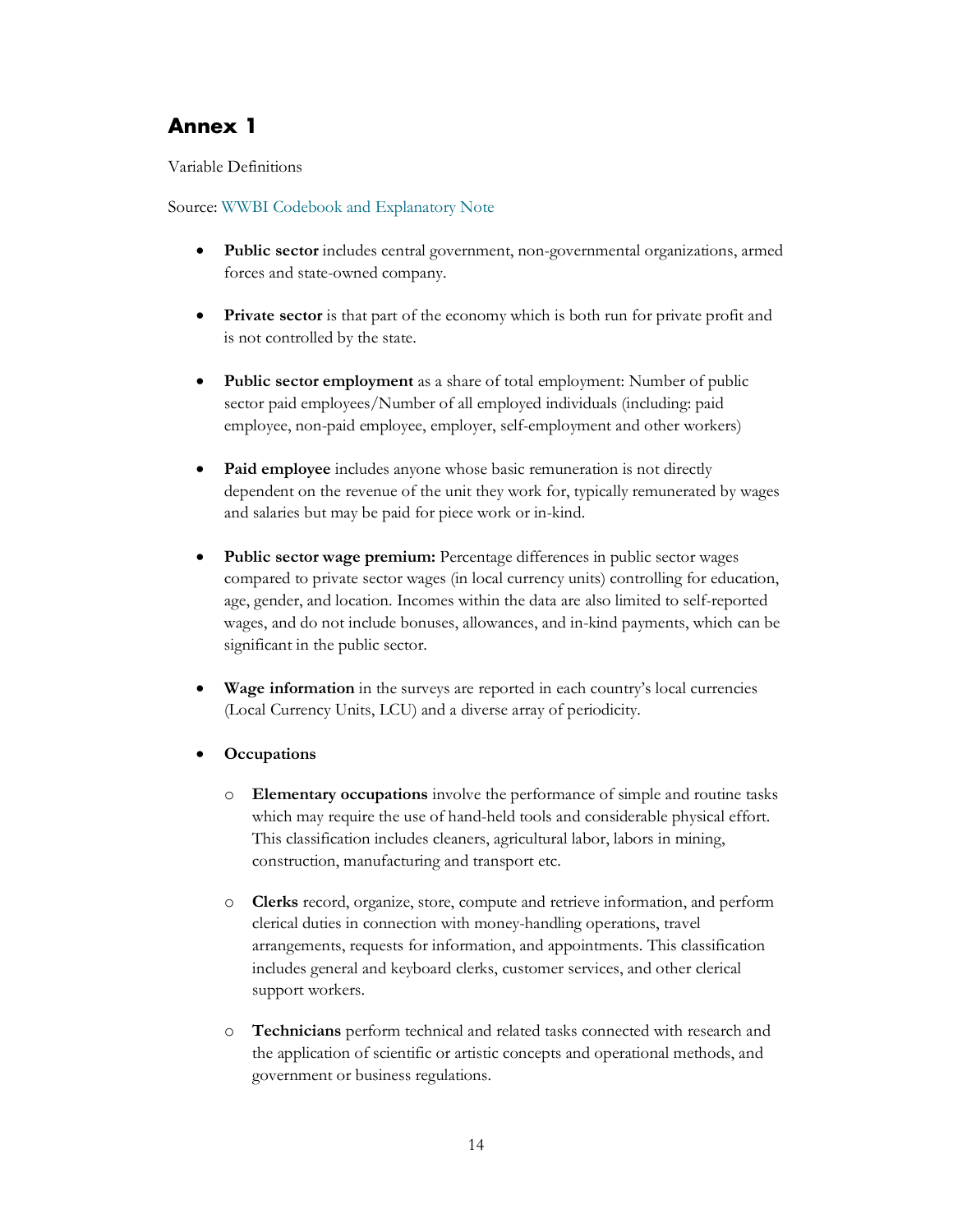- o **Professionals** increase the existing stock of knowledge; apply scientific or artistic concepts and theories; teach about the foregoing in a systematic manner; or engage in any combination of these activities. This classification includes health, teaching, business professionals etc.
- o **Senior officials** plan, direct, coordinate and evaluate the overall activities of enterprises, governments and other organizations. This classification includes chief executives, legislators and managers of any kind.
- **Female to male wage ratio in public (private) sector using mean (median):** Mean (Median) weekly wage of female public (private) paid employees / Mean (Median) weekly wage of male public (private) paid employees.
- **Relative wage of Senior Officials (Professionals, Technicians) in public (private) sector:** Average weekly wage of Senior Officials (Professionals, Technicians) in public (private) sector/ Average weekly wage of clerk in public (private) sector.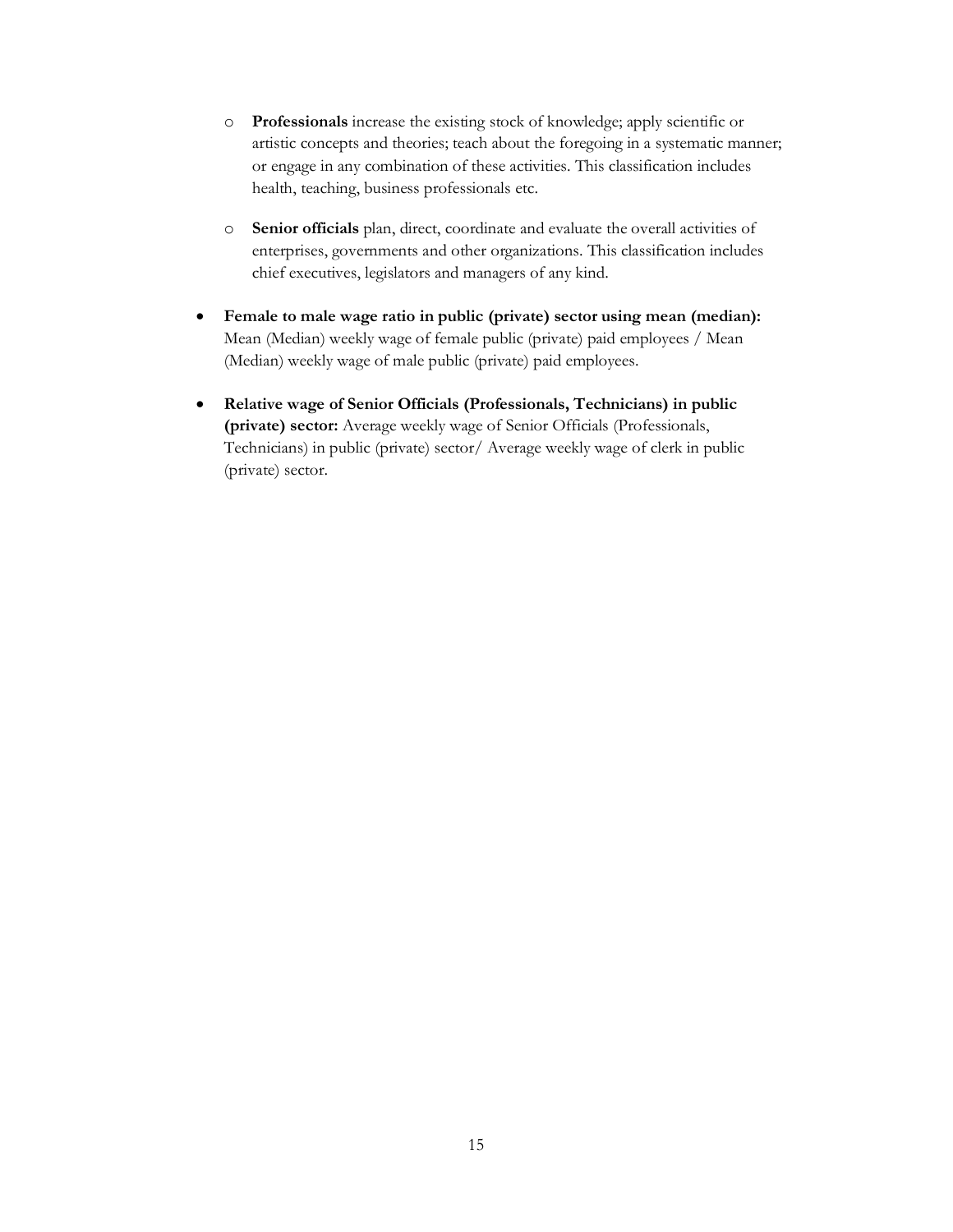## <span id="page-18-0"></span>**Annex 2**

| Countries with no data included in the WWBI dataset |                  |                                |  |  |
|-----------------------------------------------------|------------------|--------------------------------|--|--|
| Algeria                                             | Guyana           | Oman                           |  |  |
| Andorra                                             | <b>Iran</b>      | Qatar                          |  |  |
| Antigua and Barbuda                                 | Iraq             | St. Kitts and Nevis            |  |  |
| Armenia                                             | <b>Israel</b>    | St. Lucia                      |  |  |
| Australia                                           | Japan            | St. Vincent and the Grenadines |  |  |
| Azerbaijan                                          | Kiribati         | Samoa                          |  |  |
| Bahamas                                             | Korea, North     | San Marino                     |  |  |
| Bahrain                                             | Korea, South     | Saudi Arabia                   |  |  |
| <b>Barbados</b>                                     | Kuwait           | Singapore                      |  |  |
| <b>Belarus</b>                                      | Kyrgyzstan       | Somalia                        |  |  |
| <b>Belize</b>                                       | Laos             | South Sudan                    |  |  |
| <b>Brunei</b>                                       | Libya            | Sudan                          |  |  |
| Burma (Myanmar)                                     | Liechtenstein    | Suriname                       |  |  |
| Burundi                                             | Macedonia        | Sweden                         |  |  |
| Côte d'Ivoire                                       | Malaysia         | Syria                          |  |  |
| Cuba                                                | Marshall Islands | Tonga                          |  |  |
| Dominica                                            | Micronesia       | Trinidad and Tobago            |  |  |
| <b>Equatorial Guinea</b>                            | Monaco           | Turkmenistan                   |  |  |
| Eritrea                                             | Nauru            | Tuvalu                         |  |  |
| Fix                                                 | Netherlands      | United Arab Emirates           |  |  |
| Grenada                                             | New Zealand      | Vanuatu                        |  |  |
|                                                     |                  | Yemen                          |  |  |

Count: 64